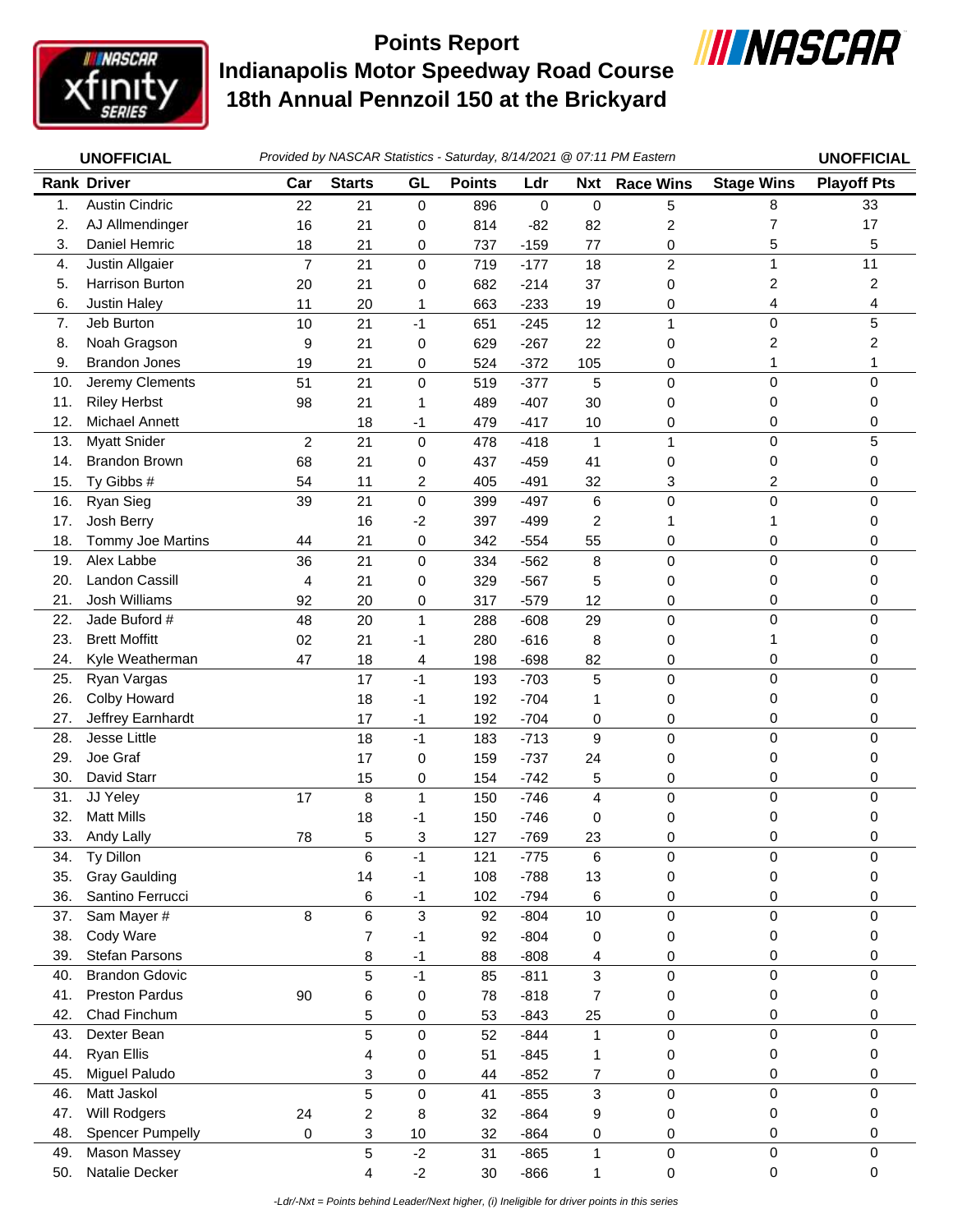|      | <b>Rank Driver</b>      | Car | <b>Starts</b>  | GL     | <b>Points</b> | Ldr    | <b>Nxt</b>     | <b>Race Wins</b> | <b>Stage Wins</b> | <b>Playoff Pts</b> |
|------|-------------------------|-----|----------------|--------|---------------|--------|----------------|------------------|-------------------|--------------------|
| 51.  | Jason White             |     | 2              | $-2$   | 28            | $-868$ | $\overline{c}$ | 0                | 0                 | 0                  |
| 52.  | Stephen Leicht          |     | 3              | $-2$   | 28            | $-868$ | $\mathbf 0$    | 0                | 0                 | 0                  |
| 53.  | Caesar Bacarella        |     | 2              | $-2$   | 26            | $-870$ | 2              | 0                | 0                 | 0                  |
| 54.  | Ronnie Bassett          |     | 2              | $-2$   | 25            | $-871$ | 1              | 0                | 0                 | 0                  |
| 55.  | <b>Garrett Smithley</b> |     | $\overline{c}$ | $-2$   | 25            | $-871$ | 0              | 0                | 0                 | 0                  |
|      | <b>Blaine Perkins</b>   |     |                |        |               |        |                |                  |                   |                    |
| 56.  |                         |     | 4              | $-2$   | 25            | $-871$ | 0              | 0                | 0                 | 0                  |
| 57.  | <b>Colin Garrett</b>    |     | 1              | $-1$   | 22            | $-874$ | 3              | 0                | 0                 | 0                  |
| 58.  | George Gorham           |     | 1              | $-1$   | 21            | $-875$ | 1              | 0                | $\mathbf 0$       | 0                  |
| 59.  | <b>Tanner Berryhill</b> |     | 2              | 0      | 17            | $-879$ | 4              | 0                | 0                 | 0                  |
| 60.  | Sage Karam              | 31  | 1              | 45     | 17            | $-879$ | 0              | 0                | 0                 | 0                  |
| 61.  | Loris Hezemans          |     | $\overline{c}$ | $-1$   | 16            | $-880$ | $\mathbf{1}$   | 0                | 0                 | 0                  |
| 62.  | Robby Lyons             |     | 1              | -1     | 12            | $-884$ | 4              | 0                | 0                 | 0                  |
| 63.  | Carson Ware             |     | 2              | -1     | 10            | $-886$ | 2              | 0                | 0                 | 0                  |
| 64.  | <b>Boris Said</b>       |     | 1              | $-1$   | 6             | $-890$ | 4              | $\mathsf 0$      | 0                 | $\Omega$           |
| 66.  | Dave Smith              |     | 1              | $-1$   | 4             | $-892$ | 2              | 0                | 0                 | 0                  |
| 67.  | Kyle Sieg               |     | 1              | $-1$   | 3             | $-893$ | 1              | $\mathbf 0$      | $\mathbf 0$       | 0                  |
| 68.  | <b>Michael Munley</b>   |     |                | -1     | 2             | $-894$ | 1              | 0                | 0                 | 0                  |
| 69.  | Joey Gase               |     | 2              | -1     | 2             | $-894$ | 0              | 0                | 0                 | 0                  |
| 70.  | Kyle Busch(i)           |     | 5              | $-1$   |               | $-896$ | $\overline{c}$ | 5                | 4                 | 0                  |
|      |                         |     |                |        | 0             |        |                |                  |                   |                    |
| 71.  | Christopher Bell(i)     |     |                | -1     | 0             | $-896$ | 0              | 1                | 2                 | 0                  |
| 72.  | Martin Truex(i)         |     | 1              | -1     | 0             | $-896$ | 0              | 0                | 2                 | 0                  |
| 73.  | Kevin Harvick(i)        | 99  | 3              | $-1$   | 0             | $-896$ | $\mathbf 0$    | $\mathsf 0$      | 0                 | 0                  |
| 74.  | Chase Elliott(i)        | 1   | 1              | 0      | 0             | $-896$ | 0              | 0                | 0                 | 0                  |
| 75.  | Tyler Reddick(i)        |     | 5              | $-2$   | 0             | $-896$ | 0              | 0                | 0                 | 0                  |
| 76.  | Chase Briscoe(i)        |     | 1              | $-2$   | 0             | $-896$ | $\mathbf 0$    | 0                | 0                 | 0                  |
| 77.  | Austin Dillon(i)        | 23  | 4              | 1      | 0             | $-896$ | 0              | 0                | 0                 | 0                  |
| 78.  | Bayley Currey(i)        |     | 15             | $-3$   | 0             | $-896$ | 0              | 0                | 0                 | 0                  |
| 79.  | Cole Custer(i)          |     | 1              | $-3$   | 0             | $-896$ | $\mathbf 0$    | $\mathsf 0$      | $\mathbf 0$       | 0                  |
| 80.  | Austin Hill(i)          | 61  | 3              | $-3$   | 0             | $-896$ | 0              | 0                | 0                 | 0                  |
| 81.  | Timmy Hill(i)           |     | 14             | $-2$   | 0             | $-896$ | 0              | 0                | 0                 | 0                  |
| 82.  | Kris Wright(i)          | 26  | 6              | $-2$   | 0             | $-896$ | 0              | 0                | 0                 | 0                  |
| 83.  | Kaz Grala(i)            |     | 1              |        |               |        |                |                  | 0                 | 0                  |
|      |                         |     |                | $-2$   | 0             | $-896$ | 0              | 0                |                   |                    |
| 84.  | James Davison(i)        | 5   | 1              | 0      | 0             | $-896$ | 0              | 0                | 0                 | 0                  |
| 85.  | Danny Bohn(i)           |     | 1              | $-3$   | 0             | $-896$ | $\mathbf 0$    | 0                | 0                 | 0                  |
| 86.  | Bj Mcleod(i)            |     | 2              | $-3$   | 0             | $-896$ | $\mathbf 0$    | 0                | 0                 | 0                  |
| 87.  | Josh Bilicki(i)         | 07  | 3              | $-3$   | 0             | $-896$ | 0              | 0                | 0                 | 0                  |
| 88.  | Ross Chastain(i)        |     | 1              | $-3$   | 0             | $-896$ | $\mathbf 0$    | $\mathsf 0$      | 0                 | 0                  |
| 89.  | Jesse Iwuji(i)          |     |                | $-3$   | 0             | $-896$ | 0              | 0                | 0                 | 0                  |
| 90.  | John Hunter Nemechek(i) |     | 1              | $-3$   | 0             | $-896$ | 0              | 0                | 0                 | 0                  |
| 91.  | Spencer Boyd(i)         |     | 1              | $-3$   | 0             | $-896$ | $\mathbf 0$    | $\mathbf 0$      | $\mathbf 0$       | 0                  |
| 92.  | Jordan Anderson(i)      |     | 2              | $-3$   | 0             | $-896$ | 0              | 0                | 0                 | 0                  |
| 93.  | Dawson Cram(i)          |     | 1              | $-3$   | 0             | $-896$ | 0              | 0                | 0                 | 0                  |
| 94.  | Zane Smith(i)           |     | 1              | $-3$   | 0             | $-896$ | 0              | $\mathbf 0$      | $\pmb{0}$         | 0                  |
| 95.  | Grant Enfinger(i)       |     |                | $-3$   | 0             | $-896$ | 0              | 0                | 0                 | 0                  |
| 96.  | Erik Jones(i)           |     |                | $-3$   |               | $-896$ |                |                  | 0                 | 0                  |
|      |                         |     | 1              |        | 0             |        | 0              | 0                |                   | 0                  |
| 97.  | Cj Mclaughlin(i)        |     | $\overline{c}$ | $-3$   | 0             | $-896$ | 0              | 0                | 0                 |                    |
| 98.  | Kyle Tilley             |     | 1              | $-3$   | 0             | $-896$ | 0              | 0                | 0                 | 0                  |
| 99.  | <b>MIKE SKEEN</b>       |     | 0              | 0      | 0             | $-896$ | 0              | 0                | 0                 | 0                  |
| 100. | <b>Dillon Bassett</b>   |     | 0              | $-4$   | 0             | $-896$ | $\mathbf 0$    | 0                | 0                 | 0                  |
| 101. | Chris Cockrum           |     | 0              | $-4$   | 0             | $-896$ | 0              | 0                | 0                 | 0                  |
| 102. | RYAN EVERSLEY           |     | 0              | 0      | 0             | $-896$ | 0              | 0                | 0                 | 0                  |
| 103. | Mario Gosselin          |     | 0              | $-5$   | 0             | $-896$ | $\pmb{0}$      | $\mathbf 0$      | 0                 | 0                  |
| 104. | <b>GIORGIO MAGGI</b>    |     | 0              | $-104$ | 0             | $-896$ | 0              | 0                | 0                 | 0                  |
| 105. | <b>AKINORI OGATA</b>    |     | 0              | $-1$   | 0             | $-896$ | 0              | 0                | 0                 | 0                  |
| 106. | <b>GENE PAUL</b>        |     | 0              | $-3$   | 0             | $-896$ | 0              | 0                | $\pmb{0}$         | 0                  |
|      | 107. STAN MULLIS        |     | 0              | $-5$   | 0             | $-896$ | 0              | 0                | 0                 | 0                  |
| 108. | <b>VINNIE MILLER</b>    |     | 0              | $-7$   | 0             | $-896$ | 0              | 0                | 0                 | 0                  |
|      | <b>TOMMY REGAN</b>      |     |                | -9     |               |        |                |                  | $\mathbf 0$       | 0                  |
| 109. |                         |     | 0              |        | 0             | $-896$ | 0              | 0                |                   |                    |